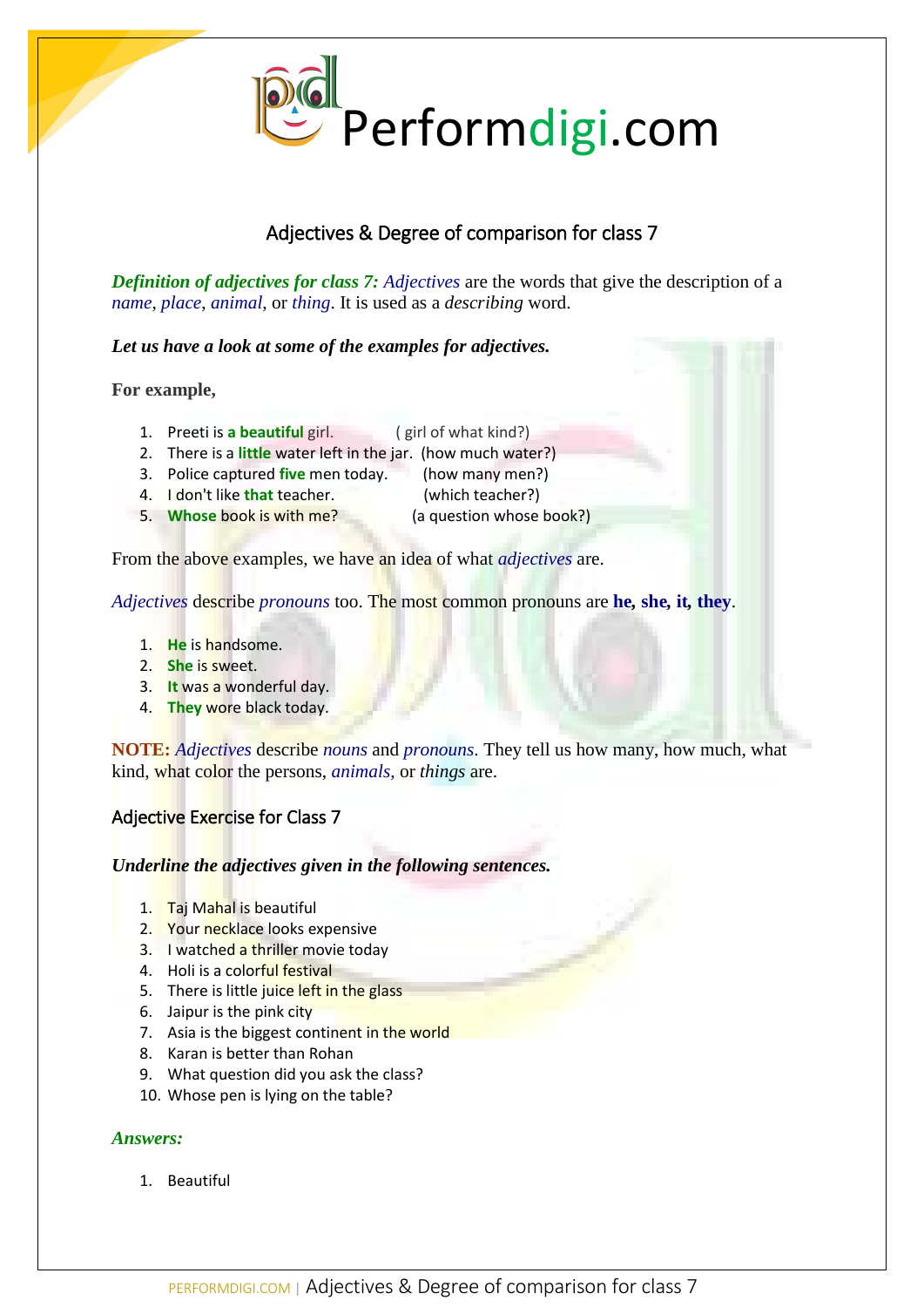

- 2. Expensive
- 3. Thriller
- 4. Colorful
- 5. Little
- 6. Pink
- 7. Biggest
- 8. Better
- 9. What
- 10. Whose

# *Let us now understand different kinds of adjectives.*

### Types of Adjectives for class 7

# *There are various kinds of adjectives for class 7th*

- 1. Quality (descriptive adjectives)
- 2. Quantity (how much)
- 3. Number (how many)
- 4. Demonstrative (this, that)
- 5. Interrogative (what, which, whose)
- 6. Possessive (my, mine, yours, ours)

# *Let's have a look at them individually.*

# 1. Quality Adjectives

An *adjective* that describes what kind of *person*, *animal*, *place* or *thing* is.

It tells the qualities of a person. For example, **beautiful**, **pretty**, **handsome**, **large**, **big**, **wise**, etc.

# *Example for quality adjective class 7*

| 1. My father is an honest man.        | (Here <i>honest</i> word describes the father)        |
|---------------------------------------|-------------------------------------------------------|
| 2. Rohan's sister is pretty.          | (Pretty is an adjective used for Rohan's sister)      |
| 3. The old man operated the windmill. | (Old describes the man who's operating the            |
| windmill)                             |                                                       |
| 4. That is a <b>beautiful</b> vase.   | ( <b>Beautiful</b> is an adjective used for the vase) |
| 5. Dogs are the most loyal animals.   | (Loyal is the quality of dogs)                        |

# **NOTE:** *An adjective of quality answers the question----- WHAT KIND OF?*

**Proper adjectives:** *Adjectives* that use *proper* nouns are called **proper adjectives**.

- 1. **German** cars are the finest. (*German* is a proper noun)
- 2. **Italian** food is my favorite. (*Italian* is a proper noun)
	- PERFORMDIGI.COM | Adjectives & Degree of comparison for class 7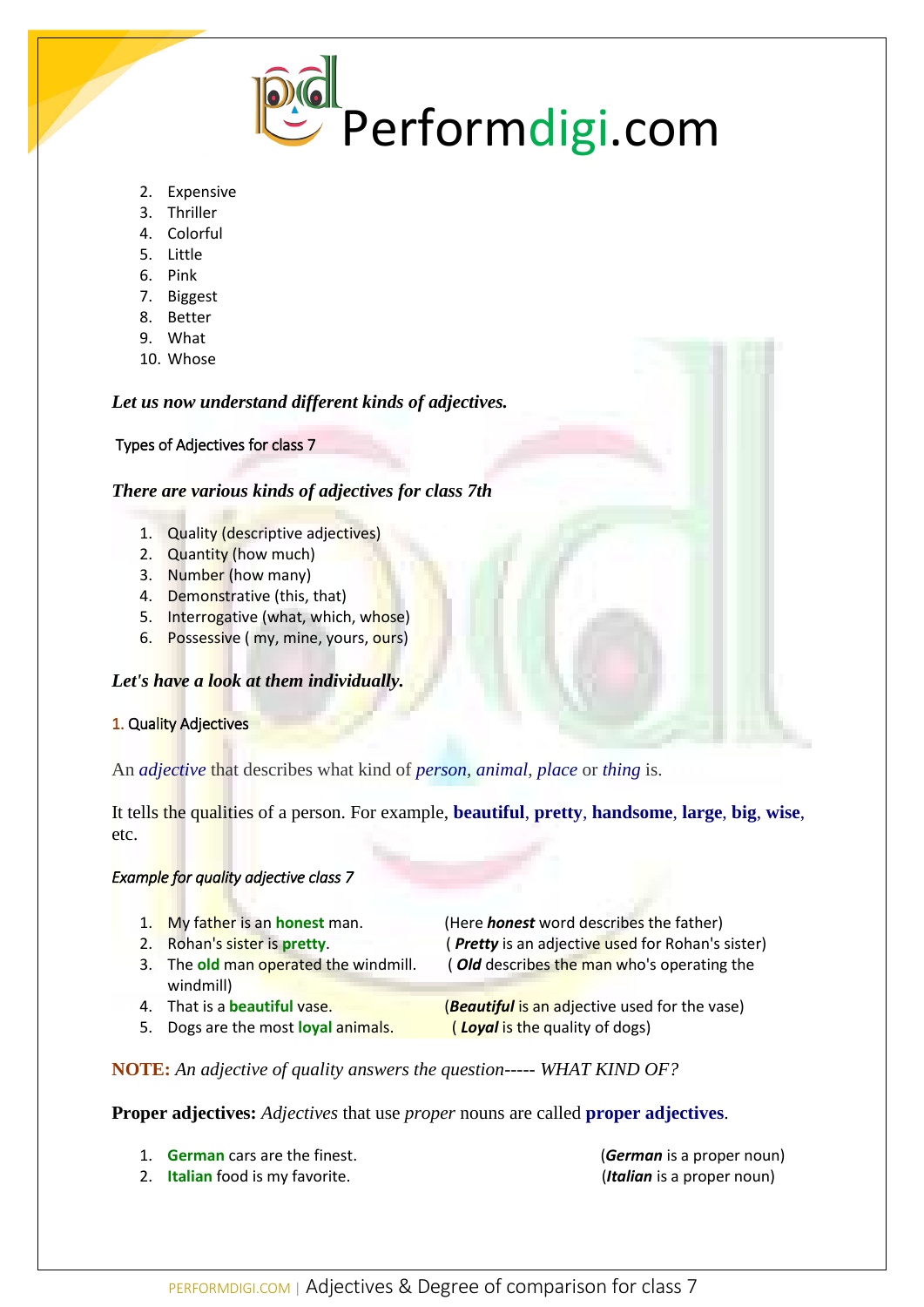

- 3. The majority of **Indians** are present in Canada. (*Indians* and Canada are proper nouns)
- 4. **Sushant Singh Rajput** was one of the most versatile actors. (*Sushant Singh Rajput* is a proper noun)
- 5. Ferrari world is located in **Dubai**. (*Dubai* is a proper noun)

Exercise on the quality adjective for class 7

### *Circle the quality adjectives in the following sentences*

- 1. Ria is wearing a pretty dress
- 2. These unique earnings which you are wearing
- 3. Huma's son is a playful child
- 4. She is a supportive wife
- 5. Burj Khalifa is the tallest building in the world
- 6. My teacher is arrogant in nature
- 7. Your mom cooks delicious food
- 8. Many brave soldiers have sacrificed their lives for the independence
- 9. The pizza looks yummy
- 10. This book has a good collection of stories

#### *Answers:*

- 1. Pretty
- 2. Unique
- 3. Playful
- 4. Supportive
- 5. Tallest
- 6. Arrogant
- 7. Delicious
- 8. Brave
- 9. Yummy
- 10. Good

# 2. Quantity Adjectives

It shows the *quantity* or *degree* of the thing.

This type of *adjective shows*, how much of a thing is meant. This class of the *adjective* includes- **much**, **little**, **no**, **some**, **a little**, etc.

Examples of quality adjectives class 7

- 1. **Little** water is left in the jug
- 2. **Some** children are doing their homework
- 3. There are **sufficient** number of people for the seminar
- 4. **All** parents are requested to settle down in the great hall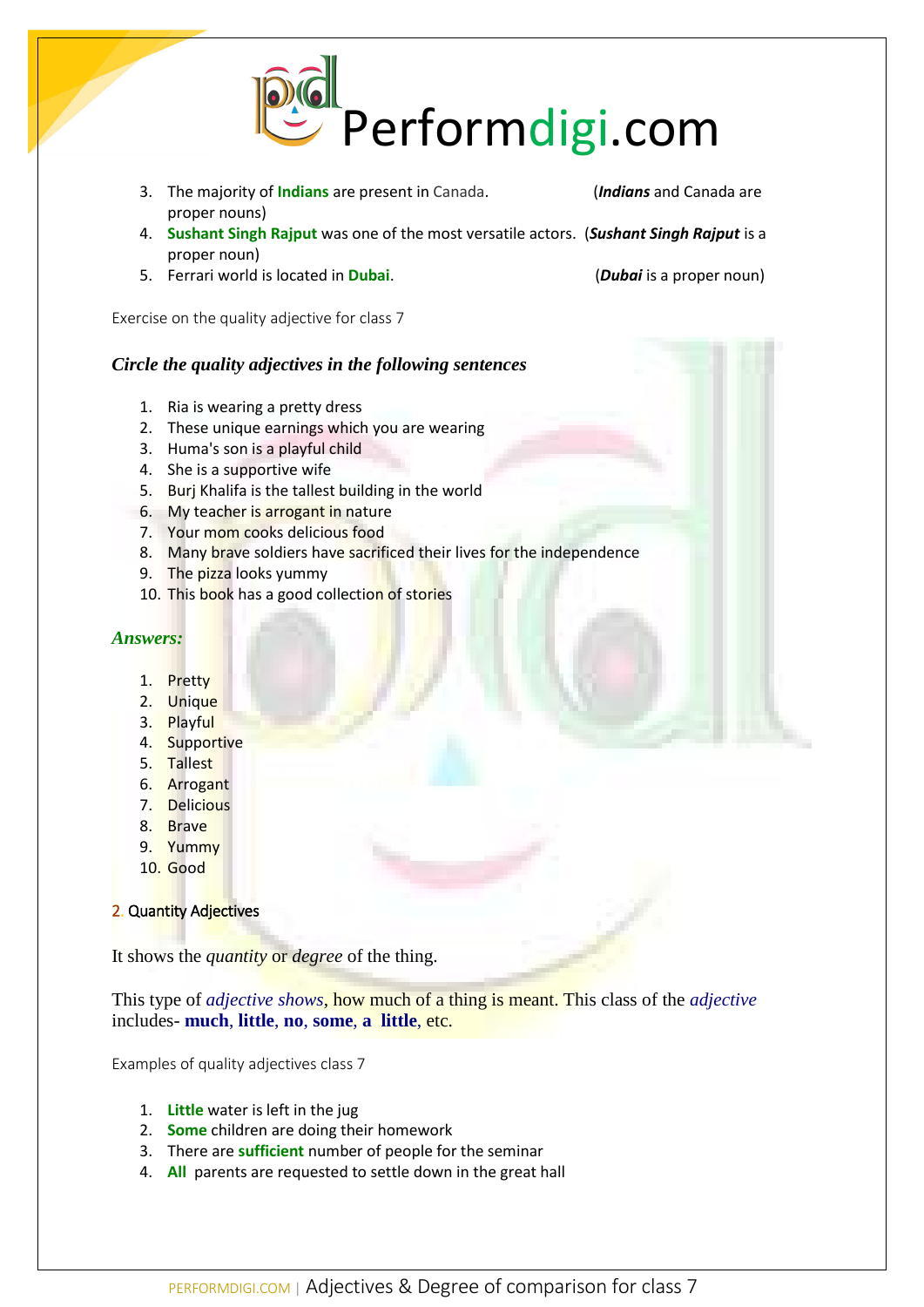

5. If you are having **any** questions, kindly raise your hand.

# **NOTE:** *Quantity adjectives* **answer the question----- How much?**

Exercise for quantity adjective class 7

# *Write the appropriate quantity of adjective*

- 1. I have sufficient food on my plate
- 2. The doctor suggests eating one whole apple a day
- 3. My glass of wine is half full
- 4. No one is allowed to enter the class
- 5. Rahul's water bottle is empty
- 6. Neha is having numerous pens in her bag
- 7. All the students passed the exam with flying colors
- 8. We have almost no time to prepare
- 9. Most of us here likes to eat Indian cuisine
- 10. She gave him some clothes

### *Answers:*

- 1. Sufficient
- 2. One whole
- 3. Half
- 4.No
- 5. Empty
- 6. Numerous
- 7. All
- 8. Almost
- 9. Most
- 10. Some

# **3. Adjectives of Numbers**

An adjective of number shows how many *people*, *animals*, or *things* are present there. For example, **two**, **few**, **several**, **many enough**, etc.

# *Examples for the adjective of numbers class 7*

- 1. Rohan made **several** calls from his mobile.
- 2. **Many** students participated in the art competitions.
- 3. May I have **three** coffee, please?
- 4. There are **many** call centers of amazon across India
- 5. A **few** people are allowed to inside the room.

# **NOTE: The** *adjective* **of number answers the question------- How many?**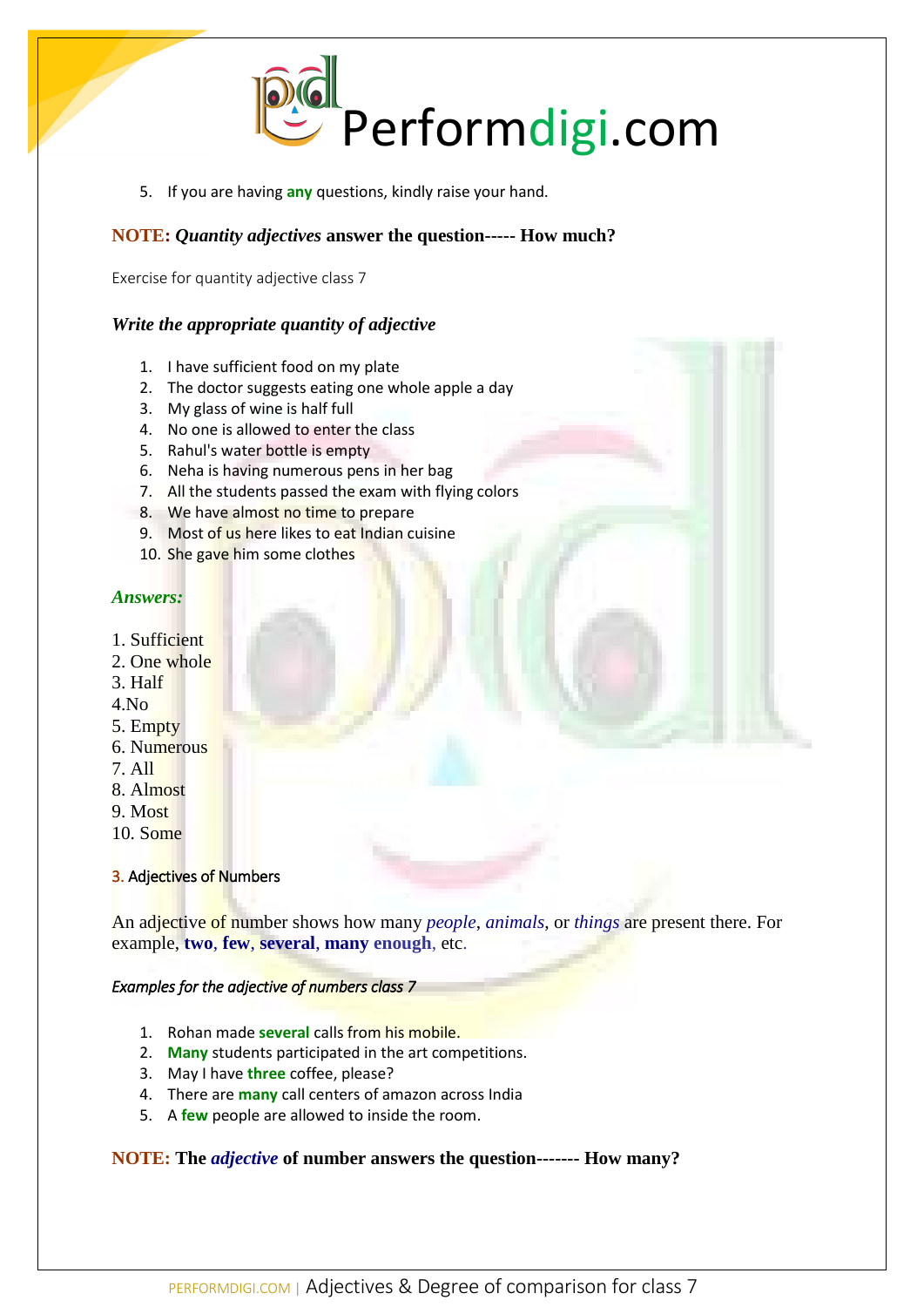Performdigi.com

Exercise for the adjective of numbers for class 7

### *Find the adjective of number in the sentences given below*

- 1. This summer I wrote my grandmother some letters.
- 2. I have six fingers on my right toe
- 3. Who was the first prime minister of India?
- 4. The sixth boy on the last row is talkative
- 5. Is there any raspberry left in the fridge?
- 6. She ate only half a slice of pizza
- 7. I got my offer letter from five companies
- 8. I will finish this whole book today
- 9. Each one of us should eat healthy food
- 10. Most of the students have completed their project work

#### *Answers*

- 1. Some
- 2. Six
- 3. First
- 4. Sixth
- 5. Any
- 6. Half
- 7. Five
- 8. Whole
- 9. One
- 10. Most

#### *Difference between Adjective of quantity and adjective of numbers*

- 1. *Adjectives* which are used with an *uncountable noun*, they are called *adjective* of *quantity.*
- 2. Adjectives that are used with *countable nouns* are called *adjectives* of *number.*

#### *We have given the examples above, for both adjective of quantity and adjective of numbers*

#### 4. Demonstrative Adjectives

A *demonstrative adjective* is used to point out which person or thing it is referring to. The *adjectives* in this class are--- **this**, **that**, **those**, **them**, **such**, **certain**, etc.

#### *Examples for demonstrative adjectives*

- 1. **This** well has been without water for years.
- 2. **Those** boys always accuse others.
- 3. **They** have a beautiful mansion.
- 4. **That** shop is known for its sweet delicacies.
- 5. **Those** puppies are so adorable.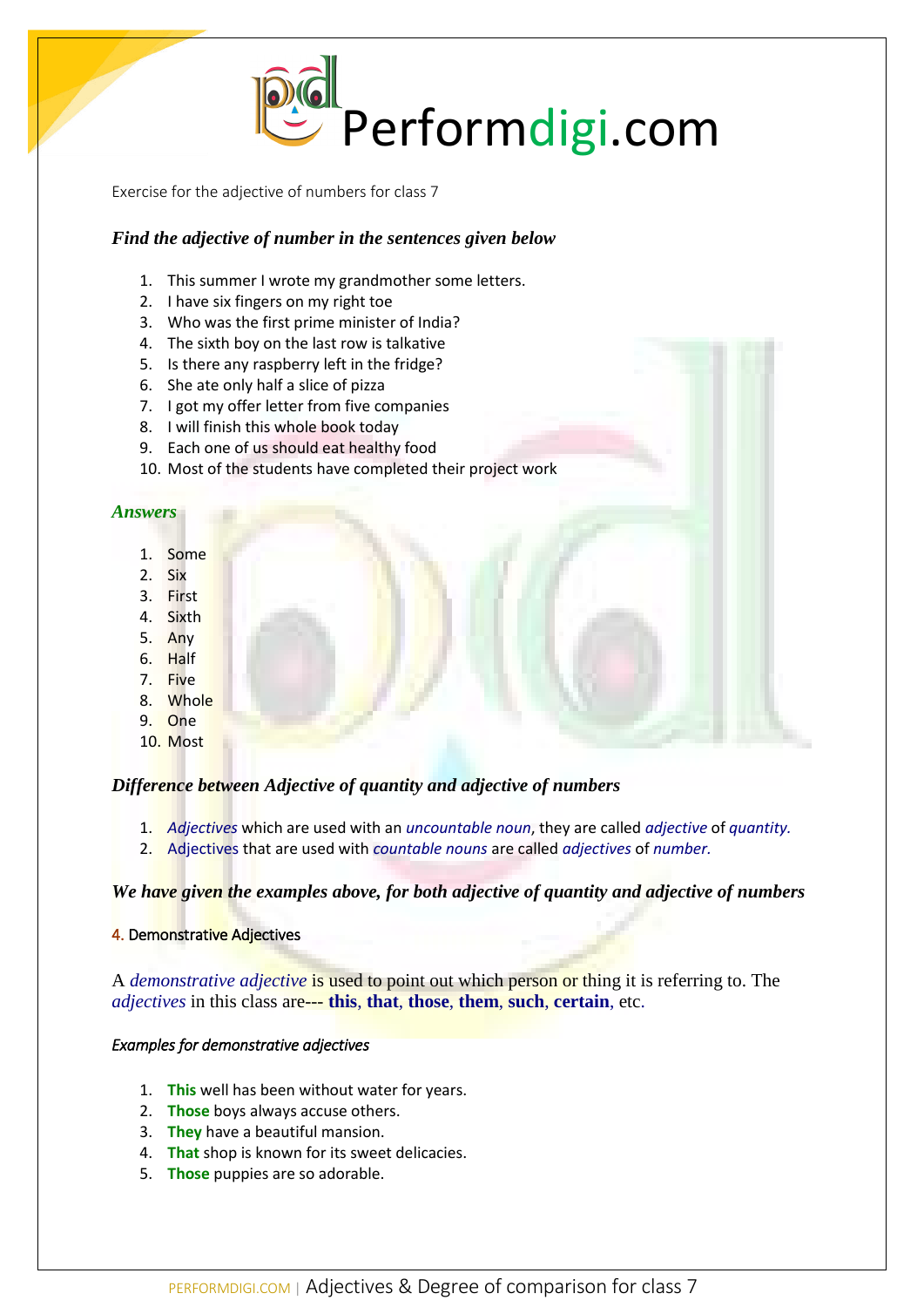

- 6. I want **that** gorgeous dress.
- 7. She couldn't help, but she can't forget **that** incident.
- 8. Ron proposed to her **that** day.
- 9. **Those** ducks are crossing the path.
- 10. Pass me **that** water bottle.

# **NOTE:** *A demonstrative adjective answers the question----- WHICH?*

#### *Exercise for demonstrative adjectives for class 7*

# *Fill in the blank with an appropriate demonstrative adjective*

- 1. \_\_\_\_\_ pastries were delicious (that,those)
- 2. \_\_\_\_\_ jeans are fitting me well (these, that)
- 3. \_\_\_\_\_ is my mother (that, those)
- 4. Please, wash \_\_\_\_\_\_\_\_ clothes (that, these)
- 5. Did you see (this, those)
- 6. **Letter is very hot (that, this)**
- 7. Can you approach \_\_\_\_\_\_\_ (these, them)
- 8. **Example 1** movie was a thriller, but I enjoyed (those, that)
- 9. **http://willet.org/controllet.org/setter** control of the **kindle control of the kindle control of the kindle control of the kindle control of the kindle control of the kindle control of the kindle control of the kindle**
- 10. I love **the pink dress of yours (** that, those)

### *Answers*

- 1. Those
- 2. These
- 3. That
- 4. These
- 5. This
- 6. This
- 7. Them
- 8. That
- 9. Those
- 10. That

#### *5. Interrogative Adjectives*

An interrogative adjective is used, when the noun asks a question. The adjectives are----**What**, **which**, and **whose**.

# *Examples for interrogative adjectives*

- 1. **What** kind of food do you like?
- 2. **Whose** book is lying on the table?
- 3. **Which** movie are you talking about?
- 4. **Which** dress do you like more? Blue or Pink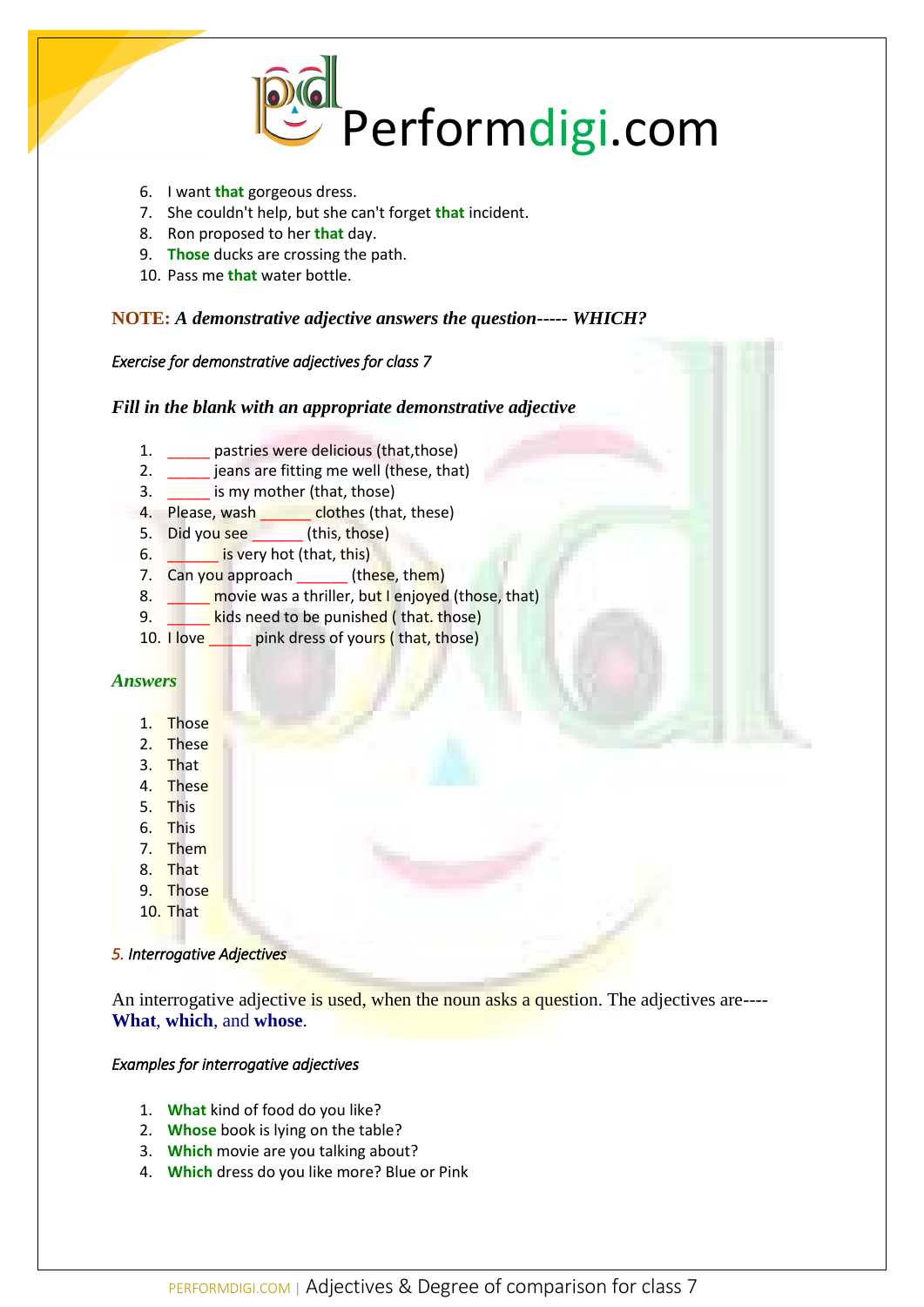

5. **What** is your favorite color?

**NOTE:** An interrogative adjective is used to asks a question

# *Exercise for an interrogative adjective for class 7*

# *Underline the correct interrogative adjective*

- 1. What is for dinner today?
- 2. Where are you going for the summer holidays?
- 3. Which is your lunchbox?
- 4. What are you wearing for tonight's event?
- 5. Whose turn is now?
- 6. Where is the closest beach?
- 7. Which is the smallest continent in the world?
- 8. What is the capital of the United States of America?
- 9. Who is your best friend?
- 10. Whose pen is this?

### *Answers:*

- 1. What
- 2. Where
- 3. Which
- 4. What
- 5. Whose
- 6. Where
- 7. Which
- 8. What
- 9. Who
- 10. Whose

# *6. Possessive Adjective*

An *adjective* that *indicates something belongs* to *someone*. Something is in *possession* with *someone*. The *adjectives* are such-- **her**, **his**, **its**, **your**, **mine**, **there**, **our**, **they**, **and yours**.

#### *Examples for possessive adjective*

- 1. **Your** cycle is parked in my garage
- 2. **Our** luggage is kept at the hotel's lobby
- 3. **This** passport belongs to him]
- 4. **They** have their notebooks with them
- 5. **It's** 12 o'clock already

**NOTE:** Possessive adjective answers the question--- whose?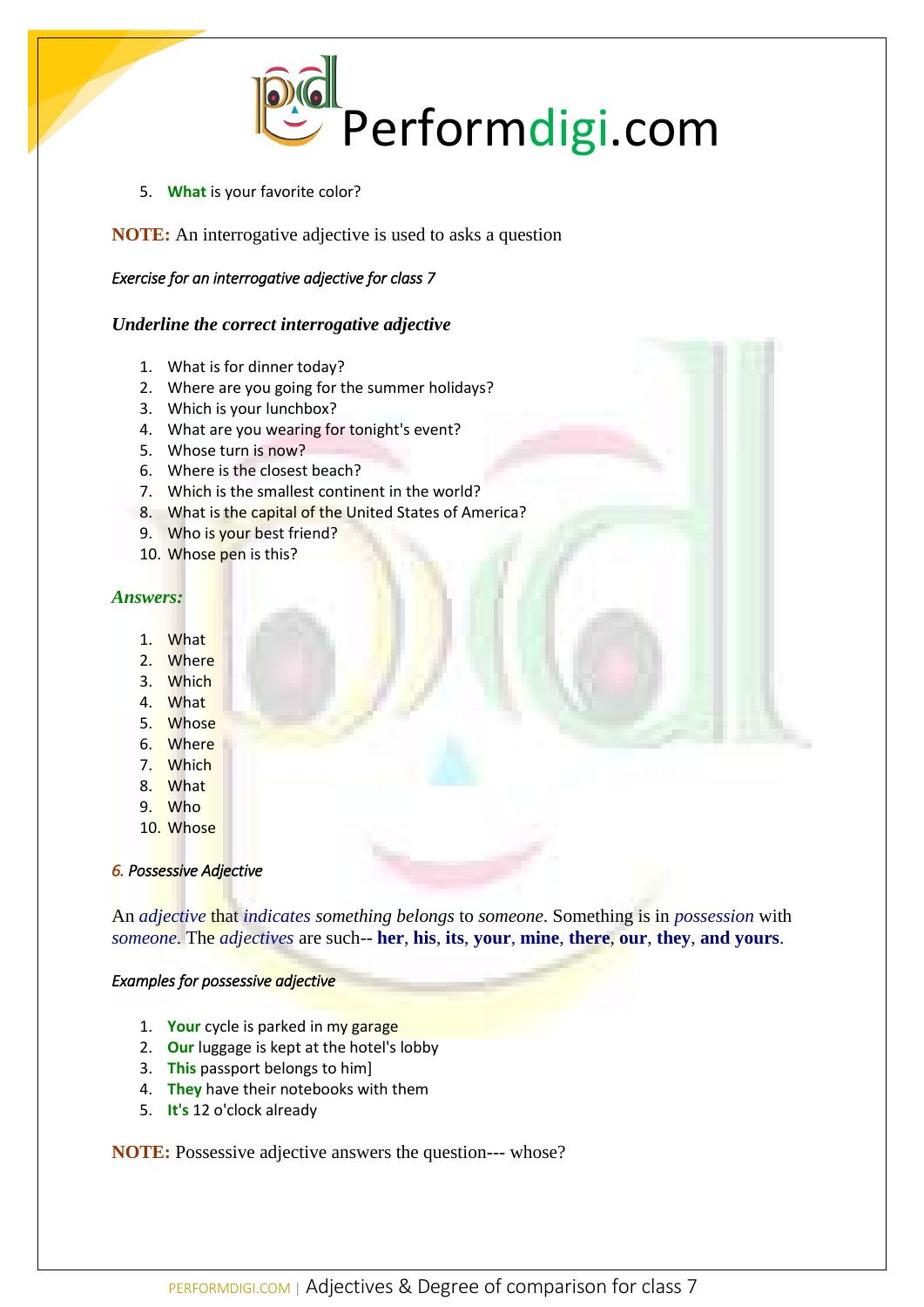

Exercise for possessive adjectives class 7

### *Circle the appropriate possessive adjective in the given statements below*

- 1. Her laptop is kept on my table.
- 2. Our car will be here any second.
- 3. What is your name?
- 4. This is my house.
- 5. They will be arriving in twenty minutes.
- 6. Keep the money, it's yours.
- 7. They built this house with their savings.
- 8. Her dress is looking so pretty.
- 9. I'm from Delhi, but most of my friends are from Mumbai.
- 10. We have a cat, she has grown old.

#### *Answers:*

- 1. Her
- 2. Our
- 3. Your
- 4. My
- 5. They
- 6. It's yours
- 7. They, their
- 8. Her
- 9. My
- 10. She

# ADJECTIVE EXERCISE FOR CLASS 7

*Let us revise what we have learned so far by solving a miscellaneous exercise.*

*Miscellaneous exercise- all types of adjectives* 

*Identify the adjective given below and write what type of adjective it is*

- 1. Good people are always welcomed everywhere
- 2. Those girls were preparing for the upcoming exam
- 3. There were several mistakes in his essay
- 4. Gulliver did not get sufficient food
- 5. Parvati secured the seventh rank in the test
- 6. Which pen belongs to you?
- 7. Our team won the match
- 8. Bill wrote many novels
- 9. Some people work at the factory as weavers
- 10. It was a difficult question, but I solved it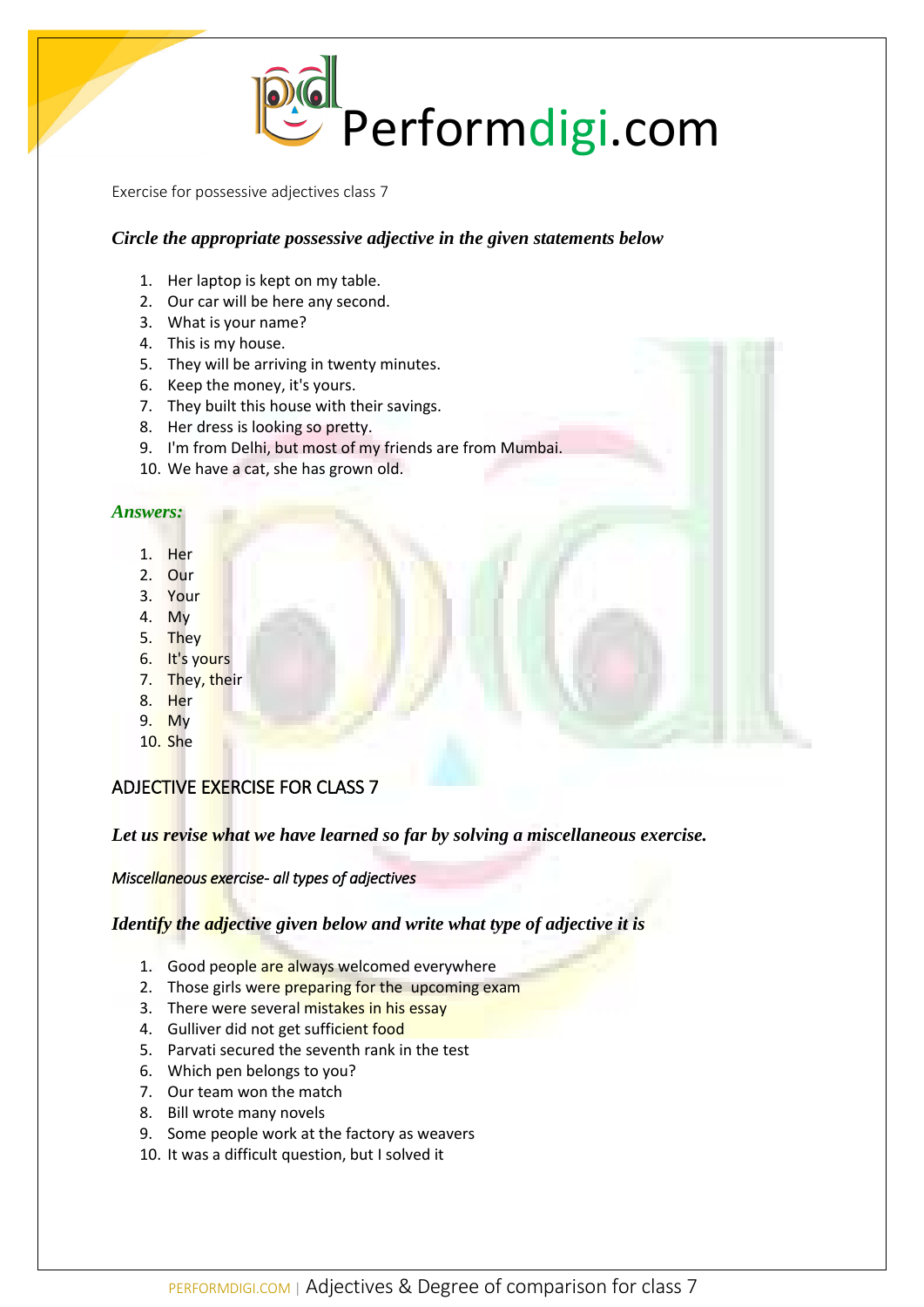

#### **Answers**

- 1. Good- Quality adjective
- 2. Those Demonstrative adjectives
- 3. Several- Adjective of numbers
- 4. Sufficient- Adjective of quantity
- 5. Seventh- Adjective of number
- 6. Which- Interrogative Adjective
- 7. Our- Possessive adjective
- 8. Many- Adjective of numbers
- 9. Some- Adjective of quantity
- 10. Difficult- Quality Adjective

#### Degree of Adjectives for class 7

There are **three degrees** of adjectives in English for class 7th, these are- positive degree, comparative degree, and superlative degree.

- 1. We use the *positive* degree of an adjective when no comparison is made.
- 2. The *comparative* degree of an adjective when two-person, animal, places, or things are compared.
- 3. We can use *superlative* degrees when more than two persons, places, animals, or things are compared.

Let us understand with an example

- 1. Ron's bag is **small**
- 2. Henry's bag is **smaller** than Cherry's
- 3. Richard's bag is the **smallest** of all.

Now we can conclude that,

- 1. **S***mall* is the positive degree
- 2. **Smaller** is the comparative degree
- 3. **Smallest** is superlative degree

*Formation of comparative and superlative degrees* 

#### **Case 1:**

*Most of the adjectives from their comparative degree by adding -er and their superlative degree by adding -est to the positive degree*

### **For example**

- 1. Deep(positive degree), Deep**er**(Comparative degree), Deep**est** (Superlative degree)
- 2. Great(positive degree), great**er**(Comparative degree), great**est**(Superlative degree)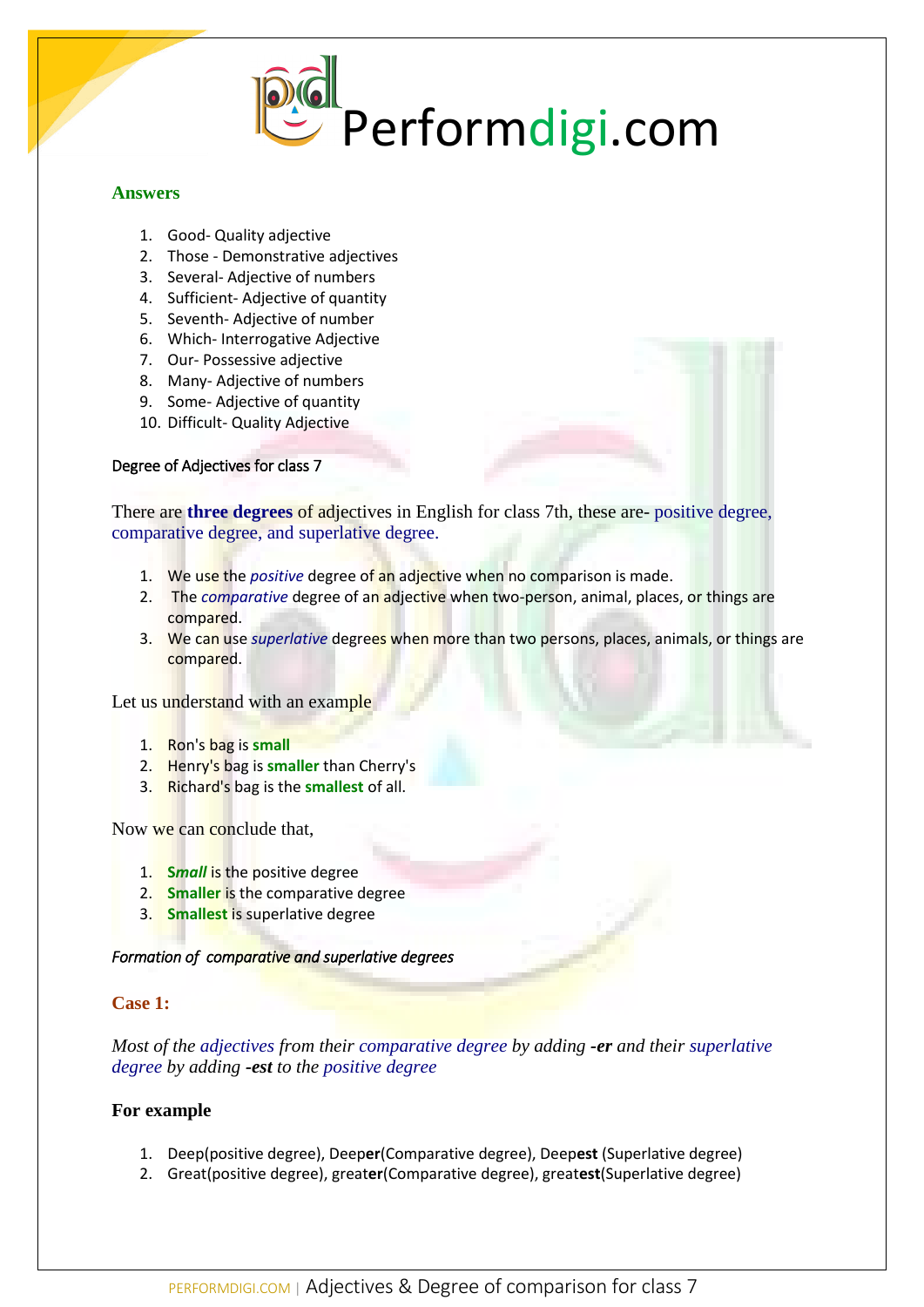

- 3. Kind(positive degree), Kind**er**(comparative degree), Kind**est**( Superlative degree)
- 4. Thick(positive degree), Thick**er**(comparative degree), Thick**est**(Superlative degree)
- 5. Young(positive degree), Young**er**( comparative degree), Young**est**(Superlative Degree)

#### **Case 2:**

*When positive degree ends with -e only -r and -stare added not -er and -est to change them into comparative and superlative*

### **For example**

- 1. Able(positive degree), Able**r**(comparative degree), Able**st**(Superlative degree)
- 2. Brave(positive degree), Brave**r**(comparative degree), Brave**st**(superlative degree)
- 3. Fine(positive degree), fine**r**(comparative degree), Fine**st**( superlative degree)
- 4. Large(positive degree), Large**r**(comparative degree), Large**st**( superlative degree)
- 5. Wise(positive degree), Wise**r**(comparative degree), Wise**st**(superlative degree)

### **Case 3:**

a) When a positive degree adjective ends with **-y** at the end and has a consonant before it then **-y** is changed to **-I** before adding **-er** for the comparative form and **-est** for the *superlative* form.

#### **For example**

- 1. Dry(positive degree), dr**ier**(comparative degree), dr**iest**(superlative degree)
- 2. Easy(positive degree), ea**sier**(comparative degree), eas**iest**(superlative degree)
- 3. Lazy(positive degree), laz**ier**(comparative degree), laz**iest**(superlative degree)
- 4. Wealthy(positive degree), wealth**ier**(comparative degree), wealth**iest**(superlative degree)
- 5. Happy(positive degree), happ**ier**(comparative degree), happ**iest**(superlative degree)

b) But if **-y** has a vowel before it, then **-y** is not changed t0 **-I**.

# **For example**

- 1. Gay(positive degree), gay**er**(comparative degree), gay**est**(superlative degree)
- 2. Grey(positive degree), grey**er**(comparative degree), grey**est**(superlative degree)

#### **Case 4:**

When the *positive degree* is a word of one *syllable* and ends with a *consonant* but has a short vowel before it, then the consonant is doubled before adding **-er** and **-est**

# **For example**

- 1. Big(positive degree), big**ger(**comparative degree), big**gest**(superlative degree)
- 2. Fat(positive degree), fat**ter**(comparative degree), fat**test**(superlative degree)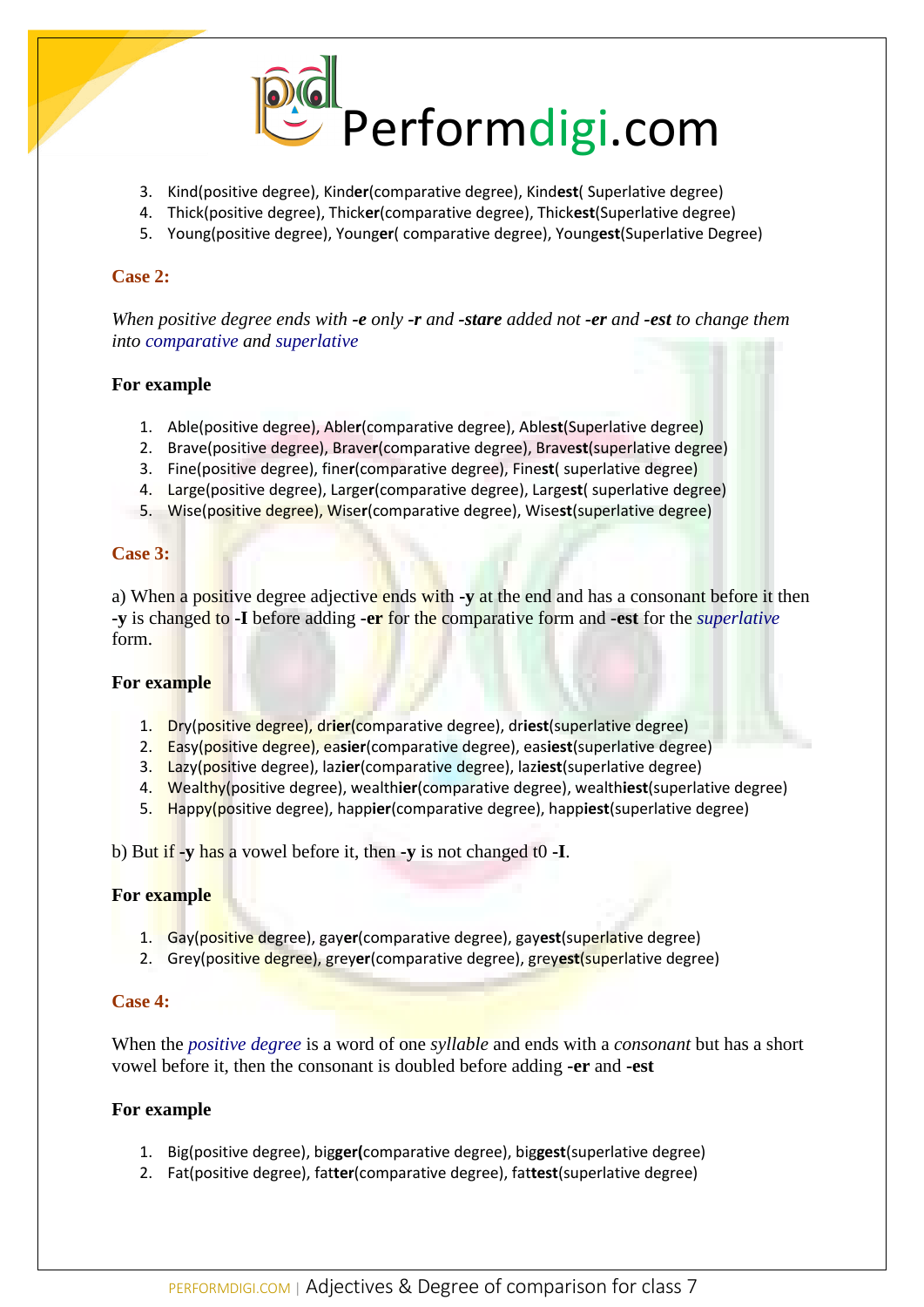

- 3. Hot(positive degree), hot**ter**(comparative degree), hot**test**(superlative degree)
- 4. Thin(positive degree),thin**ner**(comparative degree), thin**nest**(superlative degree)
- 5. Wet(positive degree), wet**ter(**comparative degree), wet**test**(superlative degree)

#### **Case 5:**

It is observed that many *adjectives* of two syllables and all *adjectives* of more than two *syllables* from their *comparative degree* by adding more before the *positive* form, and *superlative* is formed by adding most in front of the *positive degree*.

### **For example**

- 1. Beautiful, **more** beautiful, **most** beautiful
- 2. Courageous, **more** courageous, **most** courageous
- 3. Difficult, **more** difficult, **most** difficult
- 4. Faithful, **more** faithful, **most** faithful
- 5. Learned, **more** learned, **most** learned

### **Case 6:**

Some *adjectives* are exceptions, we cannot form their *comparative* and *superlative* form from their *positive degree*. We need to learn them.

# **For Example**

- 1. Bad, worse, worst
- 2. Far, farther, farthest
- 3. Far, further, furthest
- 4. Good, better, best
- 5. Late, later, latest
- 6. Little, less, least
- 7. Much, more, most
- 8. Old, elder, eldest
- 9. Out, outer, utmost
- 10. up, upper, uppermost

#### *Exercise for Degree of Adjective class 7*

#### *Fill in the blank with the correct degree of the adjective*

- 1. Rohan is than Ayush. (wise)
- 2. This bag is too big, do you have a bag? (small)
- 3. The apples are \_\_\_\_\_\_ than the plums. (hard)
- 4. French is \_\_\_\_\_\_ than English. (difficult)
- 5. As compared to pizza, pasta is \_\_\_\_\_\_. (good)
- 6. The tulips are than roses. (beautiful)
- 7. MS Dhoni is one of the cricket players in the world. (good)